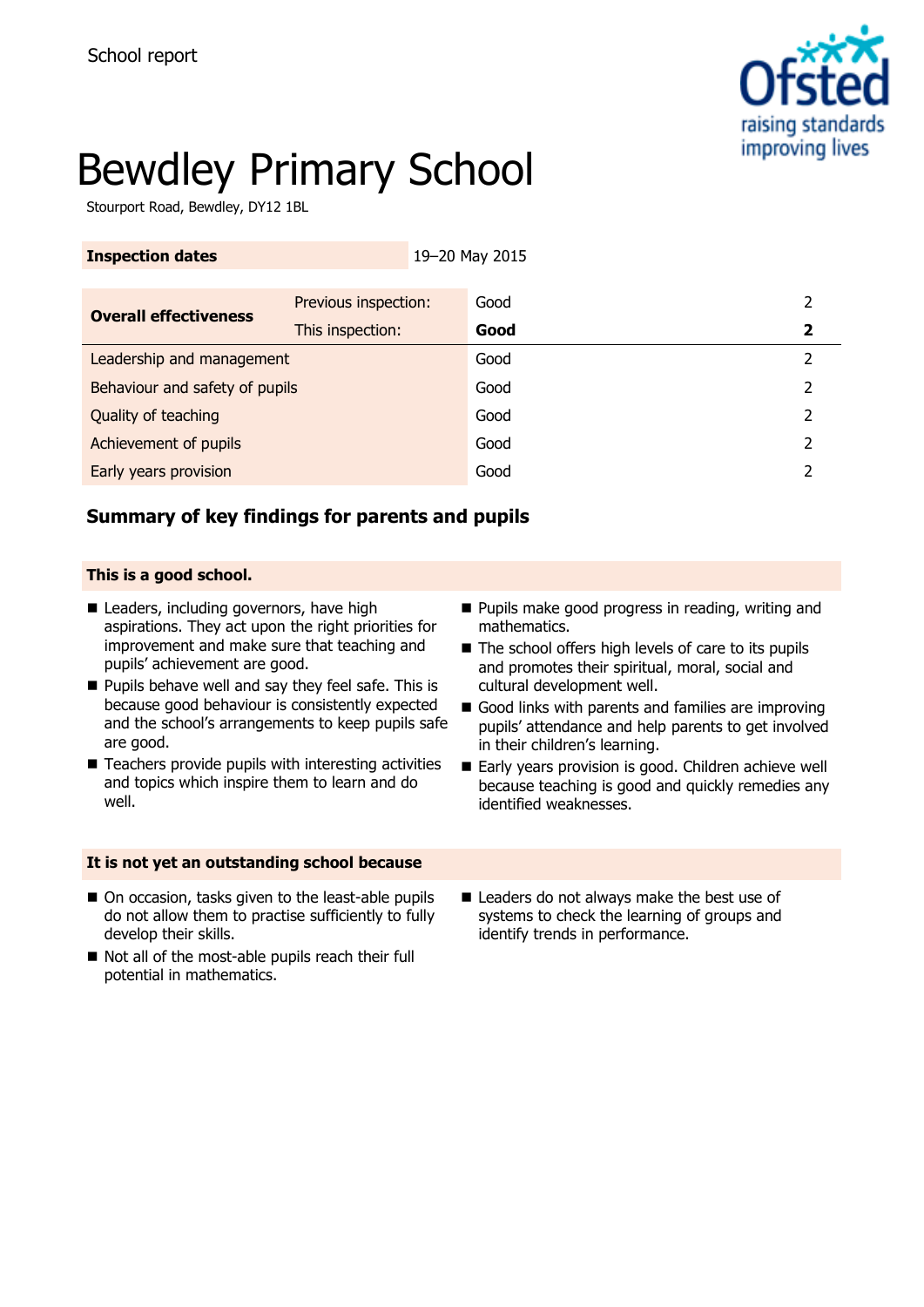## **Information about this inspection**

- The inspectors observed learning in 17 lessons. Two observations were carried out jointly with the headteacher. In all, 14 members of staff were seen teaching.
- The inspectors looked at samples of pupils' work from all age groups, spoke to pupils about their work during lessons and listened to pupils read.
- The inspectors held meetings with groups of pupils, members of the governing body, leaders and staff. An inspector also spoke to a representative from the local authority.
- The inspectors took account of written comments received from parents and 146 responses to the online questionnaire, Parent View. Inspectors also spoke to parents during the inspection.
- The inspectors analysed 47 responses to the questionnaire completed by school staff.
- The inspectors observed the school's work. They looked at progress and attendance information, improvement planning, evidence of the monitoring of teaching and documents relating to safeguarding.

## **Inspection team**

| Vivienne McTiffen, Lead inspector | <b>Additional Inspector</b> |
|-----------------------------------|-----------------------------|
| Sakhawat Ali                      | <b>Additional Inspector</b> |
| Carol Deakin                      | <b>Additional Inspector</b> |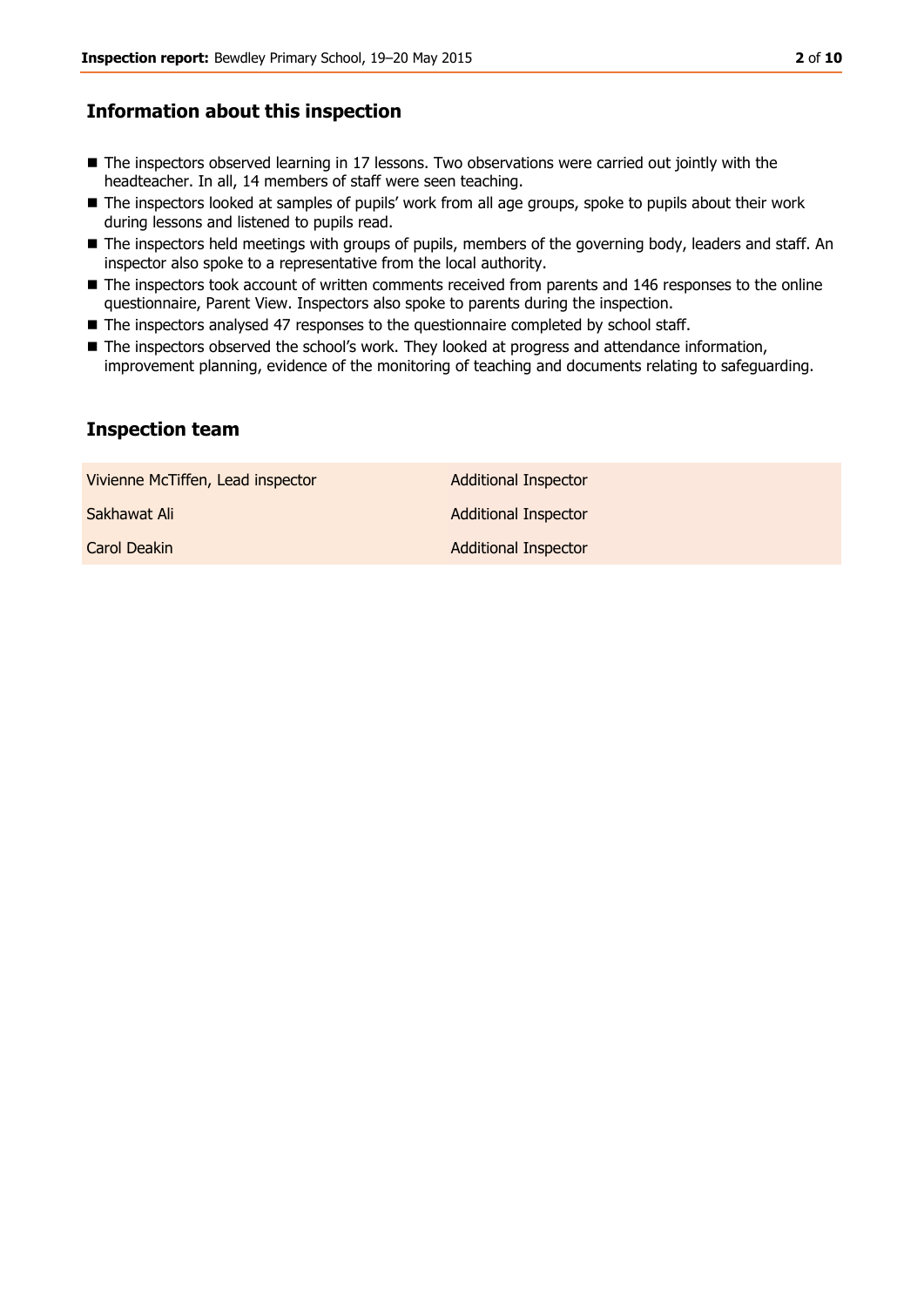## **Full report**

## **Information about this school**

- The school is larger than the average-sized primary school.
- Most pupils are of White British background.
- $\blacksquare$  The proportion of disadvantaged pupils, for whom the school receives pupil premium funding, is average. This funding is received for pupils who are, or have been, eligible for free school meals.
- **The proportion of disabled pupils and those who have special educational needs is average.**
- In 2014, the school met the government's current floor standards which set the minimum expectations for pupils' attainment and progress in reading, writing and mathematics by the end of Year 6.
- The early years provision comprises a Nursery, which children attend for morning, afternoon or all-day sessions, and two Reception classes which children attend full time.
- The school runs a daily breakfast and after-school club which is managed by the governing body.
- The school shares its site with a Sure Start children's centre. This is subject to separate inspection and was not part of this inspection.
- Since the previous inspection, the school has experienced staff and leadership changes. The current headteacher took up post in September 2014.

## **What does the school need to do to improve further?**

- Raise achievement further by making sure that teachers:
	- give the least-able pupils tasks and resources that enable them to build upon and consolidate their skills in writing and mathematics more effectively
	- consistently present a high level of challenge to the most-able pupils so that they reach their full potential in mathematics.
- Strengthen leadership and management by using tracking systems more effectively to quickly recognise how well specific groups of pupils are doing and to identify any trends in performance.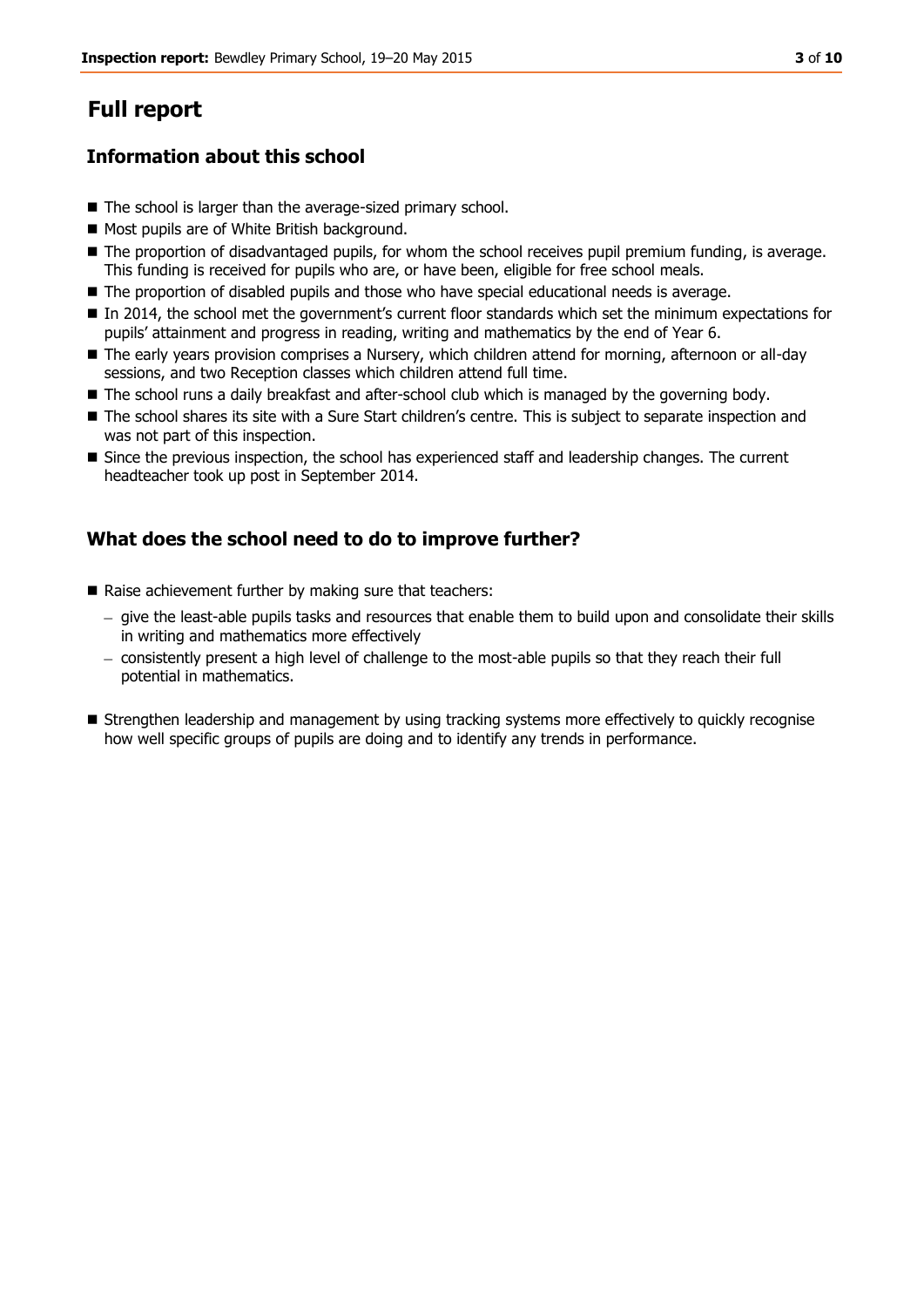## **Inspection judgements**

#### **The leadership and management are good**

- **Leaders have high aspirations and know what they want pupils and staff to achieve. The school is a** purposeful and lively place where good behaviour and good teaching flourish. The new headteacher steers improvement and wasted no time in addressing what needs to be done. Her determination to raise pupils' achievement in mathematics has quickly led to a re-organisation of how the subject is taught. As a result, pupils' progress is accelerating and most pupils now achieve well.
- **E** Leaders provide a good level of support to staff, which is reflected in the very positive response to the questionnaire completed by staff. Leaders carry out regular checks on the quality of teaching and learning. They provide clear guidance so that staff know how to improve and work towards targets that are well matched to their professional development and the school's priorities.
- Staff receive the training they need to improve their work, with positive effect on pupils' achievement. For example, training in the teaching of phonics has led to a consistent approach to teaching and raised standards. Staff work well together as a team and share their expertise with each other. Good use is made of local authority support which has effectively aided improvement in the early years, with clear impact on raising children's attainment.
- The pupil premium funding is used to help eligible pupils to do well. It pays for extra resources and additional staff which are used effectively to benefit individual pupils in their personal and academic achievements. The school's information shows that gaps in performance between disadvantaged pupils and their classmates are closing rapidly and many are doing better than their peers as a result of the extra help they receive.
- High quality displays celebrate pupils' work and reflect the richness of the curriculum. Pupils' experiences are widened by trips and visitors which are utilised by staff well to promote learning and pupils' spiritual and cultural development. For example, a trip to an inner city market formed the basis for good work in mathematics, English and design and technology and built upon pupils' religious education.
- All pupils have the opportunity to participate in team sports and musical performances, with positive effect on their social development. The primary sports funding is used well to increase pupils' participation in physical activity and strengthen teachers' expertise in delivering physical education lessons.
- The curriculum prepares pupils well for life in modern Britain. Pupils learn about respect and tolerance, cover a range of faiths and cultures and show a good understanding of people with backgrounds different to their own because this is addressed well by the school. Discrimination of any kind is not tolerated. Wellplanned topics deepen pupils' understanding of key British figures, past and present, and institutions such as the monarchy and parliament. In this way, they develop understanding of democracy and the rule of law.
- The school has good links with parents and provides a range of ways for them to be involved in their children's learning. Leaders liaise with the children's centre and external agencies effectively to maintain links with families and promote good attendance. As a result, attendance is improving. The number of pupils who stay away from school frequently is reducing drastically. The well-run before and after-school care offered by the school is popular and provides a valuable facility for pupils and parents.
- The school's arrangements to keep pupils safe are thorough. Staff are appropriately vetted before appointment and leaders make regular checks and ensure that staff understand how to keep pupils safe.
- **E** Leaders share information well with subject leaders, who are well informed about the quality of teaching and learning in their subjects. They are being well prepared for the use of new assessment systems with the introduction of the new primary curriculum. They check regularly how well pupils are doing and evaluate the effect of teaching on achievement. The new systems of assessment are being implemented but leaders do not always use the information sufficiently well to identify the learning of specific groups of pupils and recognise any trends in performance. All staff are committed to equality of opportunity and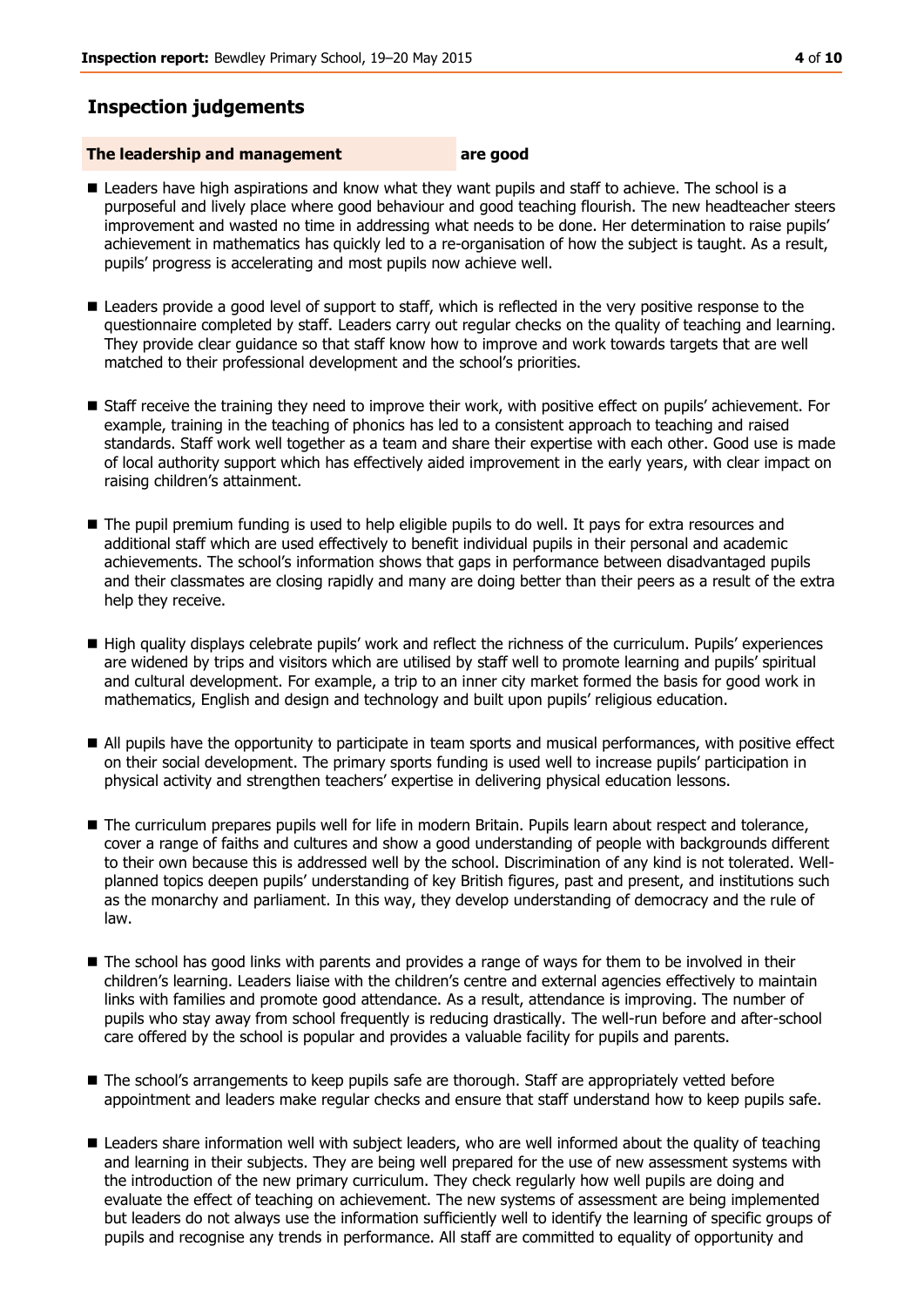consider class organisation carefully in order to give all pupils equal chance to succeed.

#### ■ The governance of the school:

– Governance is effective. Governors have re-organised their working practices to ensure they have a clear and well-informed view of the school's work. They understand how good teaching leads to good achievement and make decisions about teachers' pay based upon how well pupils and staff are doing. They carry out the performance management of the headteacher and know how staff are helped to improve their work. Governors check information about pupils' progress regularly and ask pertinent questions if pupils are not doing well enough. They, together with school leaders, make sure that statutory requirements are met. Governors have made marked improvement since the previous inspection in widening the range of cultural experiences offered to pupils and make sure that the key British values of democracy, tolerance and respect are promoted well.

#### **The behaviour and safety of pupils are good**

#### **Behaviour**

- The behaviour of pupils is good. This helps them to make good progress. Pupils are attentive and listen well. They talk keenly about their learning and value what staff do to help them to improve. They are particularly enthusiastic about the new arrangements for the teaching of mathematics which they say makes their learning fun.
- Pupils' strong sense of right and wrong guides their actions and aids the smooth daily running of this large school. Staff consistently expect good behaviour and pupils strive to adhere to the school's rules. Those pupils who find it difficult to behave well are very well supported by staff who help pupils to manage their behaviour and conform to the school's expectations. These pupils make marked improvement over time.
- **Pupils participate happily in school life. They recognise the contribution they make to the school** community and they take their roles as school councillors seriously. Year 6 pupils willingly take on extra responsibility in preparation for their move to secondary education. Pupils have a good understanding of the key values of fairness and democracy because of their learning in lessons. They recognise the importance of showing respect and tolerance to others. One pupil commented, 'We know that even though we look different, we are the same inside.'

#### **Safety**

- The school's work to keep pupils safe and secure is good. Systems and policies are reviewed systematically. Staff receive the training they need to keep pupils safe and regular checks are carried out to minimise any potential risks to pupils.
- **Pupils say they feel safe because of the support they receive from staff and the security of the school** environment. Pupils say they know who to talk to if they have a problem and that teachers deal with any issues fairly.
- **Pupils know about the different forms of bullying, including those that arise when using technology. They** say that bullying rarely happens but any issues that do occur are dealt with quickly by the school. They receive good guidance on how to deal with any problems through assemblies and their learning in personal and social education lessons. The school's records indicate that incidents are infrequent but are dealt with thoroughly.

#### **The quality of teaching is good**

**Teachers, including those in the early years, motivate learning well. They choose interesting topics which** pupils enjoy, resulting in good progress and raised attainment. This is particularly so in the case of boys' writing which is improving strongly because staff provide tasks which inspire writing. For example, during a topic on the Romans, teachers set pupils the task of writing a letter of application to join the Roman army.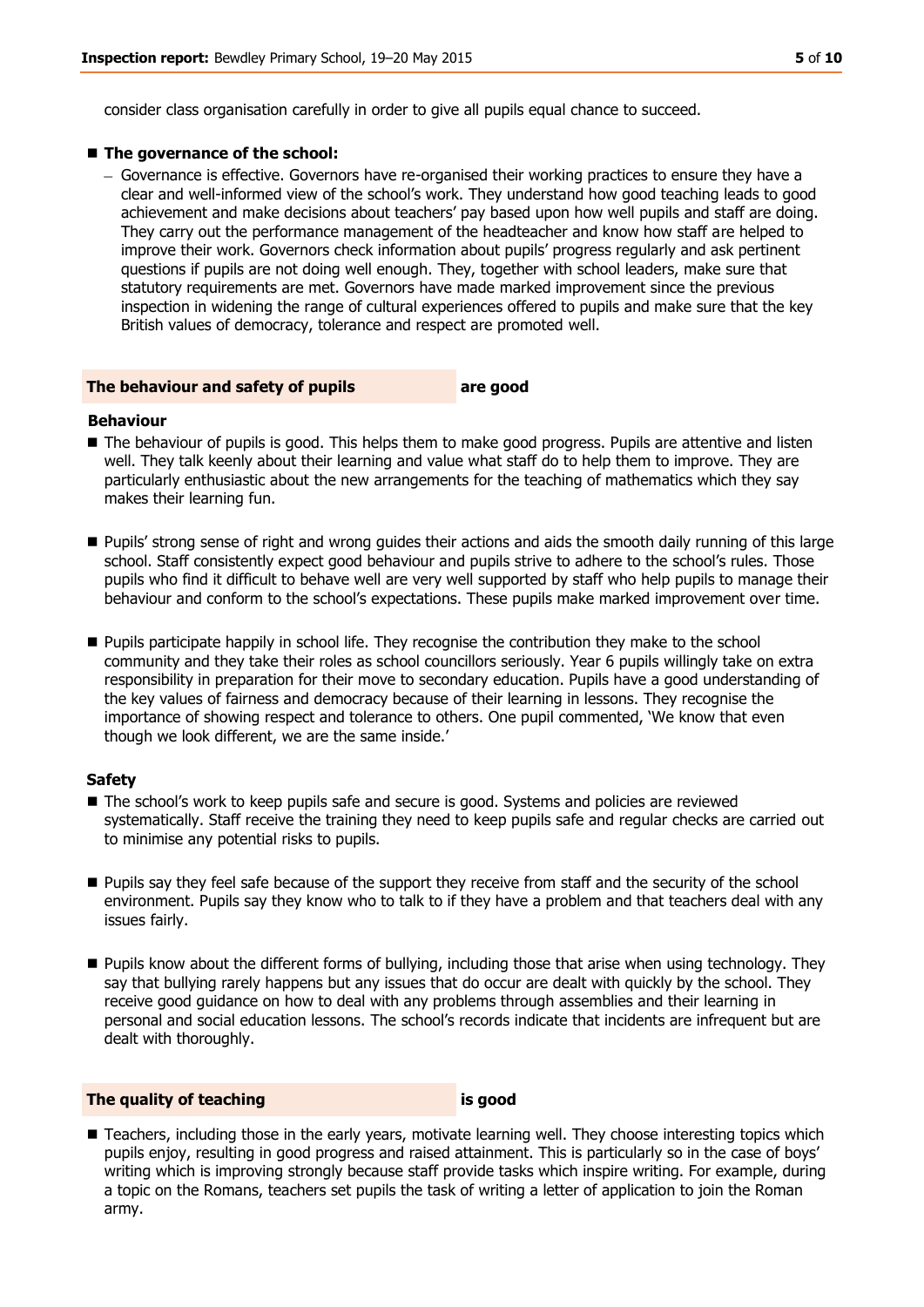- In mathematics, teachers make sure pupils consolidate their skills and often link learning to real life so that pupils can see the practical use of mathematics. For example, following a visit to an inner-city market, the teacher set pupils in Year 5 and Year 6 the task of working out profits and the amount of stock on a market stand. As a result, pupils made good progress in reasoning, measuring and calculating.
- Teachers teach reading well, and expect pupils to use their knowledge of phonics to tackle new words. Staff inspire a love of reading through frequent reference to well-known and popular authors. They often use stories as the starting points for topics and writing. They make sure pupils read for a range of purposes, including to find out information.
- Teachers ask the right questions to check pupils' understanding. They correct misconceptions as lessons proceed and make sure pupils know what they are expected to achieve. Teachers provide useful feedback when they mark pupils' work and help them to understand how to improve. They value pupils' contributions and expect them to explain their answers.
- Teaching assistants and support staff make a major contribution to pupils' learning. They provide good support and guidance for pupils who are less confident or who have difficulty with certain aspects of their learning. They work well with pupils of all abilities, including disabled pupils and those who have special educational needs, to help them to do their best and acquire good academic and personal skills.
- Teachers usually pitch work well to the range of ability in the class. However, the least-able pupils do not always receive work that enables them to make small steps in their learning and to practise their skills in writing and mathematics before moving on to something new. The level of challenge for the most-able pupils is generally well matched to their ability but is not yet sufficiently high to make sure they make better than expected progress in mathematics.

#### **The achievement of pupils is good**

- Children start in the Nursery and Reception classes with skills that are broadly typical for their age although, for some, skills in reading, writing and speaking are weaker areas when they start school. The good start they make is now being built upon strongly as a wave of improvement is moving through the school.
- Raised aspirations by leaders mean that now more pupils than previously are making better progress than expected for their age, in reading, writing and mathematics, because of the consistently good teaching they receive. As a result, standards are rising in all classes and for all groups of pupils. This was not reflected in the end of Year 6 national test results in 2014 when standards were broadly average. This is because, during their time in Key Stage 2, pupils made the expected progress but were not always sufficiently challenged to make more than the expected progress.
- The biggest improvement is in mathematics due to the school's drive to raise pupils' achievement after some underachievement in 2014. Work in books and the school's information shows that recent reorganisation of the ways pupils are grouped for mathematics and good teaching are having a positive effect on raising achievement. An above-average proportion of pupils are now on track to make and exceed the expected progress in the subject.
- In 2014, the proportion of the most-able pupils who achieved the higher levels in reading and writing compared favourably with national averages. However, a below-average proportion reached the higher level in mathematics and in grammar, punctuation and spelling. The school's information shows that the most-able pupils are on track to do better than previously. Even so, the school recognises there is more work to be done to make sure the most-able pupils make the best possible progress in mathematics.
- **Disabled pupils and those who have special educational needs make good progress. Good leadership of** the provision for these pupils ensures good links with parents and external agencies. Pupils receive a good level of support which helps them to do well. Staff are well trained in meeting the needs of individuals and additional staffing is having a positive effect on the good progress pupils make.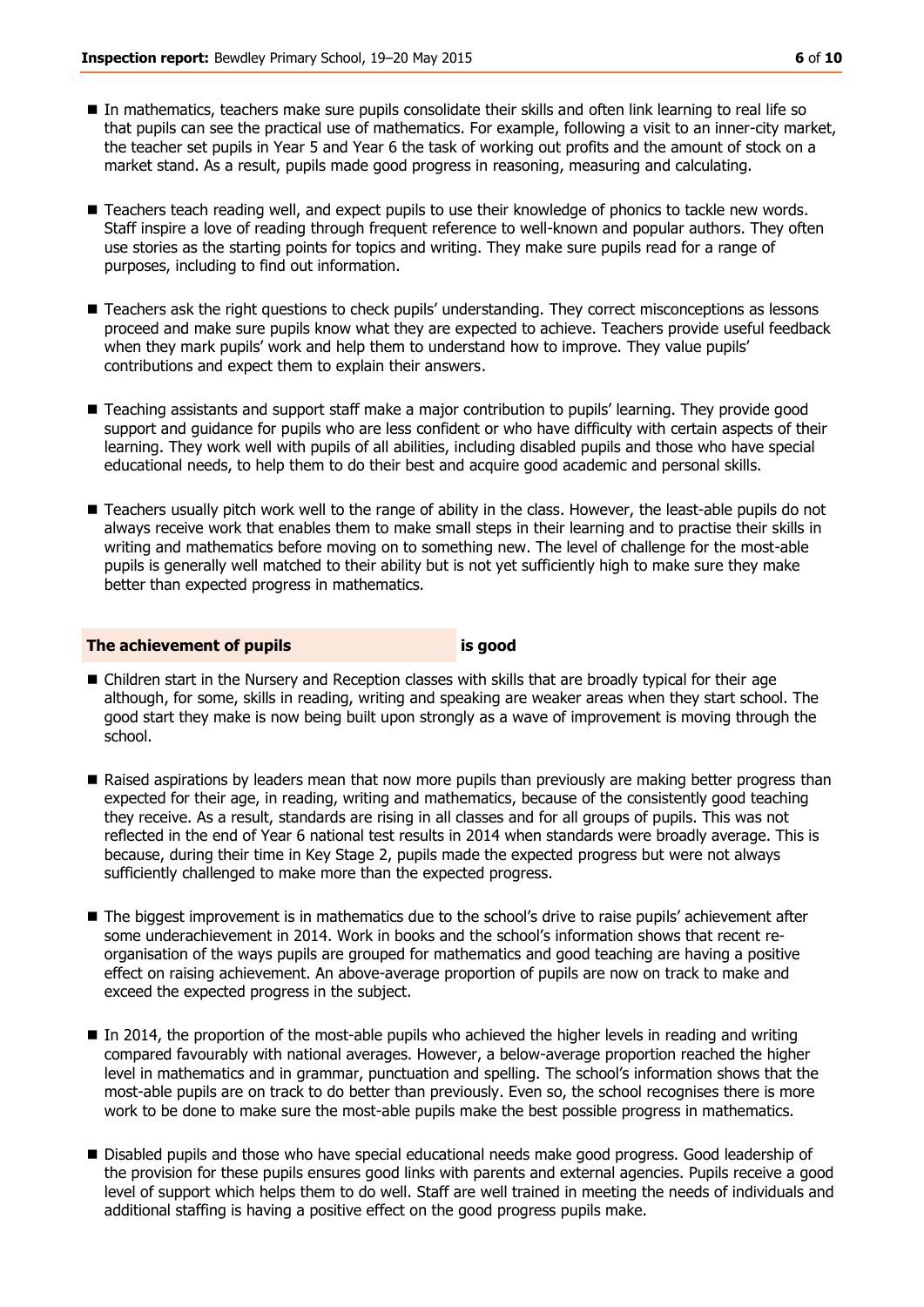In 2014, the end of Year 6 National Curriculum test results show that the attainment of disadvantaged pupils was over two and a half terms behind their classmates in writing, nearly two terms behind in mathematics and over one and a half terms behind in reading. When compared with other pupils nationally, disadvantaged pupils were one and a half terms behind in writing, two and a half terms behind in mathematics and nearly a term behind in reading. The school's information shows that a range of factors hindered the progress made by some of these pupils and that disadvantaged pupils across the school now make good progress. Many are now doing better than their classmates. A greater proportion than previously are on track to make better progress than other pupils nationally by the end of Year 6.

### **The early years provision is good**

- **E** Leadership of the early years is good. Leaders ensure a consistent approach to learning and planning between the Nursery and Reception classes. They establish good links with parents and create good arrangements for children when they start school. Leaders and staff check frequently how well children are doing and make sure they do equally well in all areas of learning.
- Behaviour is good and children respond very well to the range of activities on offer. They get on well together and choose task for themselves. They listen to adults and follow instructions. They understand the daily routines and how to keep themselves safe because staff promote children's safety and welfare well. Children busily engage in tasks, developing confidence and independence well over time.
- Teaching is good. Staff teach basic reading, writing and mathematics skills well and ensure children have plenty of opportunity to practise these skills in wide-ranging ways. There is a good balance between tasks that are led by adults and those that children choose for themselves. Staff are adept at modifying the curriculum to meet children's interests and to strengthen skills that are weaker when children join school.
- Children make good progress in all areas of learning. Improvements made by leaders and staff ensure that previous gaps in children's attainment, especially boys' writing, are closing strongly so that all children achieve well. The school's information shows that an above-average proportion of children currently in the Reception classes are on track to reach a good level of development. Consequently, children are well prepared for the learning they will encounter in Year 1.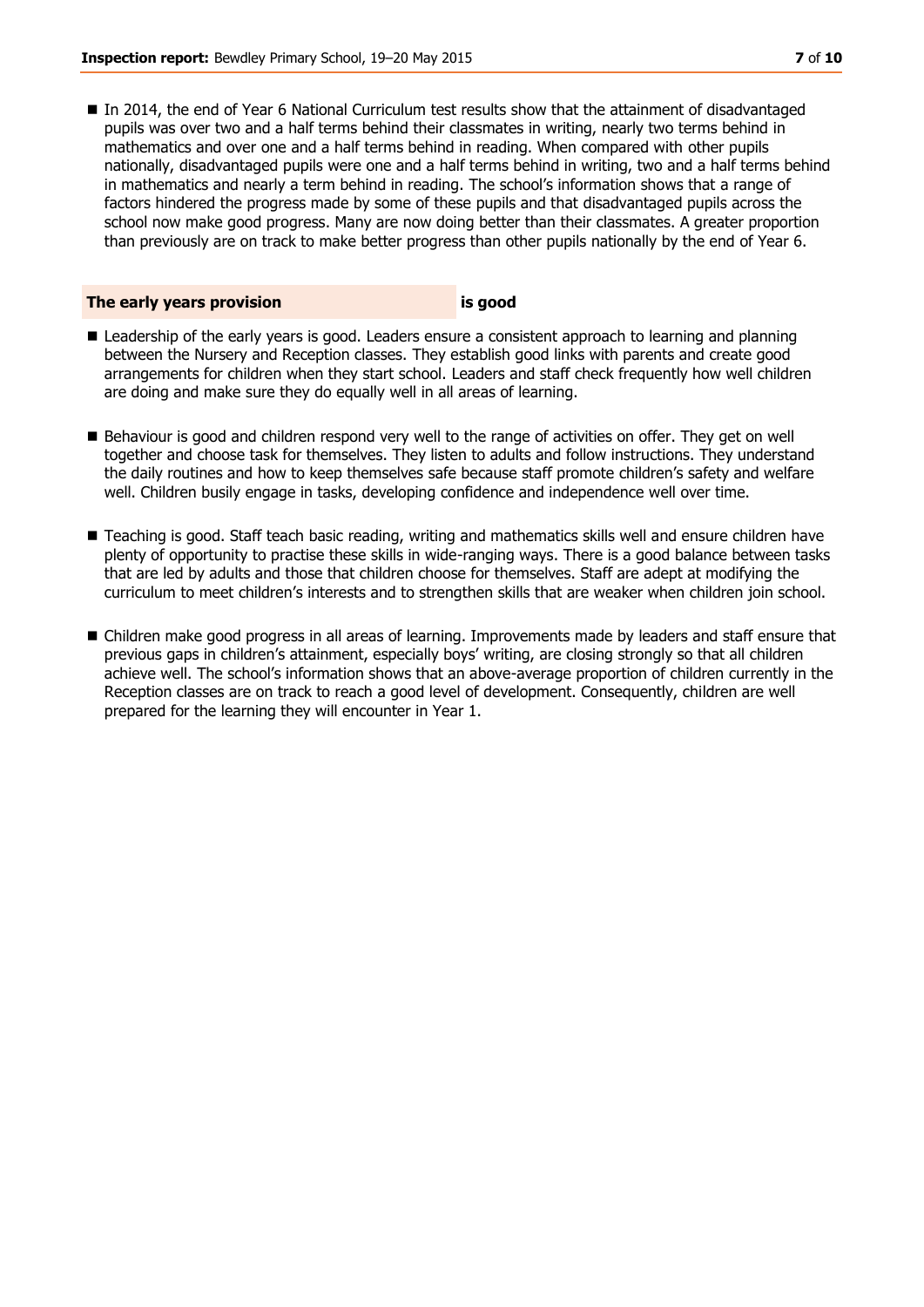## **What inspection judgements mean**

| <b>School</b> |                         |                                                                                                                                                                                                                                                                                                                                                                      |
|---------------|-------------------------|----------------------------------------------------------------------------------------------------------------------------------------------------------------------------------------------------------------------------------------------------------------------------------------------------------------------------------------------------------------------|
| Grade         | <b>Judgement</b>        | <b>Description</b>                                                                                                                                                                                                                                                                                                                                                   |
| Grade 1       | Outstanding             | An outstanding school is highly effective in delivering outcomes that<br>provide exceptionally well for all its pupils' needs. This ensures that pupils<br>are very well equipped for the next stage of their education, training or<br>employment.                                                                                                                  |
| Grade 2       | Good                    | A good school is effective in delivering outcomes that provide well for all<br>its pupils' needs. Pupils are well prepared for the next stage of their<br>education, training or employment.                                                                                                                                                                         |
| Grade 3       | Requires<br>improvement | A school that requires improvement is not yet a good school, but it is not<br>inadequate. This school will receive a full inspection within 24 months<br>from the date of this inspection.                                                                                                                                                                           |
| Grade 4       | Inadequate              | A school that has serious weaknesses is inadequate overall and requires<br>significant improvement but leadership and management are judged to<br>be Grade 3 or better. This school will receive regular monitoring by<br>Ofsted inspectors.                                                                                                                         |
|               |                         | A school that requires special measures is one where the school is failing<br>to give its pupils an acceptable standard of education and the school's<br>leaders, managers or governors have not demonstrated that they have<br>the capacity to secure the necessary improvement in the school. This<br>school will receive regular monitoring by Ofsted inspectors. |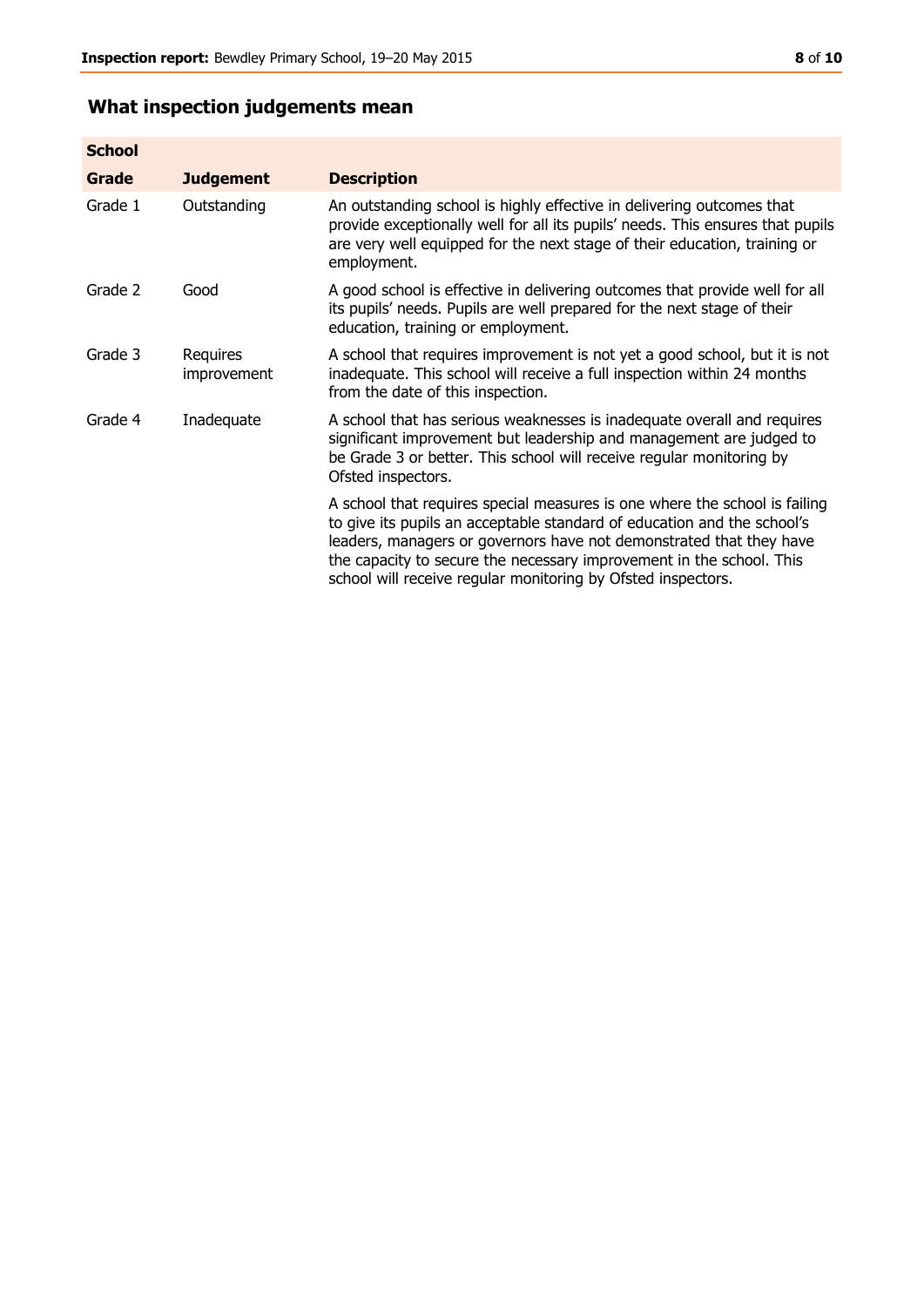## **School details**

| Unique reference number  | 135076         |
|--------------------------|----------------|
| <b>Local authority</b>   | Worcestershire |
| <b>Inspection number</b> | 461809         |

This inspection of the school was carried out under section 5 of the Education Act 2005.

| <b>Type of school</b>                      | Primary                            |
|--------------------------------------------|------------------------------------|
| <b>School category</b>                     | Community                          |
| <b>Age range of pupils</b>                 | $3 - 11$                           |
| <b>Gender of pupils</b>                    | Mixed                              |
| <b>Number of pupils on the school roll</b> | 318                                |
| <b>Appropriate authority</b>               | The governing body                 |
| <b>Chair</b>                               | <b>Martin Saunders</b>             |
| <b>Headteacher</b>                         | Jane Woakes                        |
| Date of previous school inspection         | 12 January 2012                    |
| <b>Telephone number</b>                    | 01299 403796                       |
| <b>Fax number</b>                          | 01299 403796                       |
| <b>Email address</b>                       | office@bewdleyprimary.worcs.sch.uk |